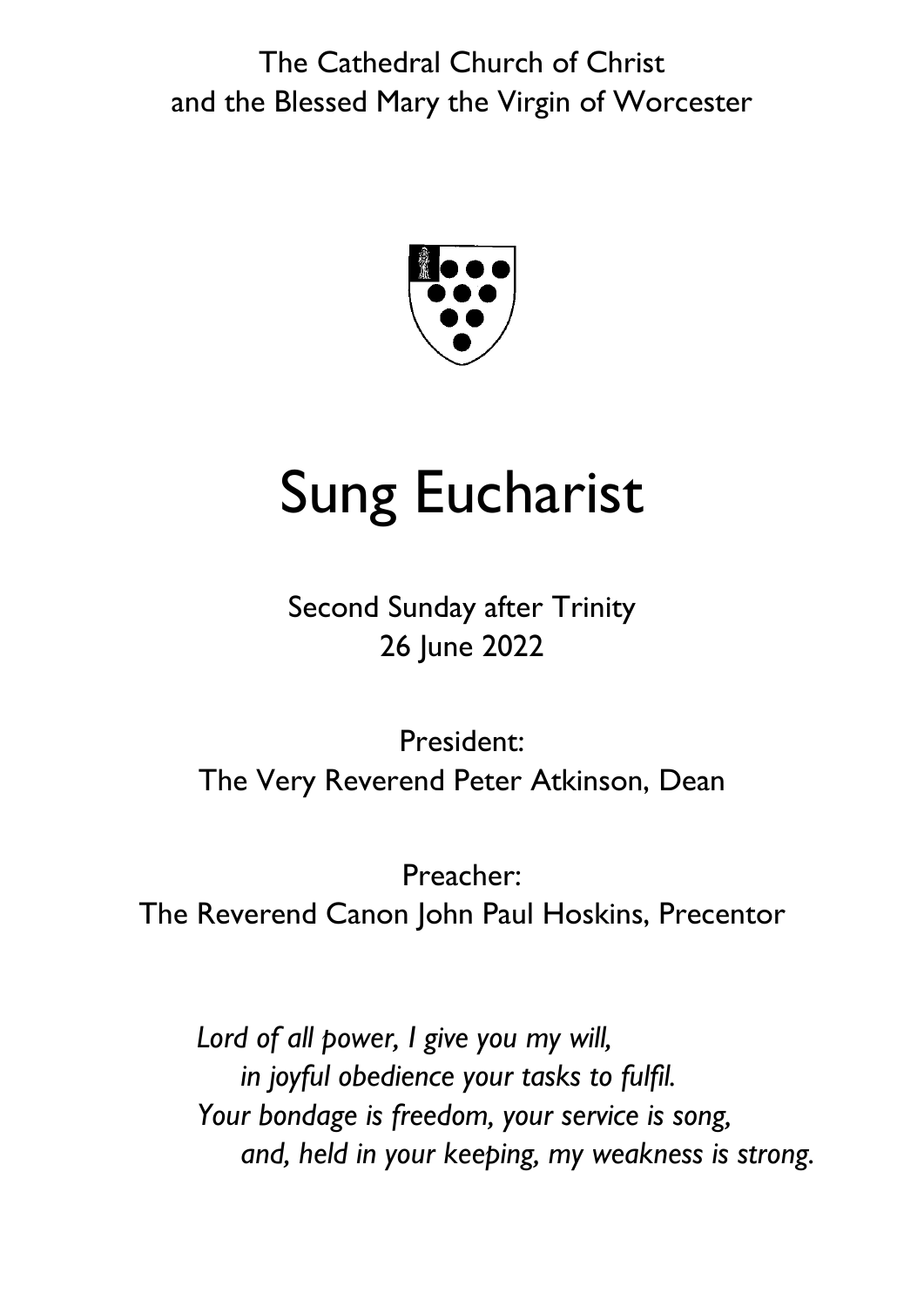# *Welcome*

to everyone worshipping in Worcester Cathedral this morning.



**Large-print** copies of this service-booklet are available from the stewards.

If you are here for the first time, contact Canon Stephen Edwards (stephenedwards@worcestercathedral.org.uk) who can give you a **welcome booklet**.

We all join together in the words printed in **bold**. Please follow the directions about standing, sitting or kneeling if you can; but do also feel free to sit down at any time if you need to.

All baptised, communicant members of churches in which God the Holy Trinity is worshipped are welcome to receive **communion** here if they wish.

Following the latest Church of England guidance, communion is once again being offered in both kinds. All those receiving communion are invited to receive both the consecrated bread and the consecrated **wine**. Nobody will be expected to receive the consecrated wine if they choose not to do so, and those who are cautious about receiving communion from the common cup should be reassured that it has always been considered valid to receive communion in one kind only.

Those who are not receiving communion are warmly invited to come forward with those who are receiving communion, if they wish, to receive instead a **blessing**. Please hold something in your hands as a sign that you wish to receive a blessing.

Please speak to a steward or verger before the service if you wish to receive **glutenfree** consecrated bread, or to have communion brought to you in your seat.

This service is being **live streamed** to Facebook. Please talk to a steward if you have any queries or concerns.

A **collection** will be taken as you leave the cathedral at the end of the service, which includes a facility for contactless donation. Your gift will support the cathedral's ministry and mission, and help to keep the building in good repair and open to all without charge. UK tax-payers are kindly asked to use gift-aid envelopes, which allows the cathedral to claim an additional 25% of the donation from the government, at no additional cost to the donor. If you wish to give regularly, please contact Gerald Harris of the Stewardship Committee via the Chapter Office (01905 732900).

**Refreshments** are served in the Chapter House (through the Cloisters) after the service. All are warmly welcome.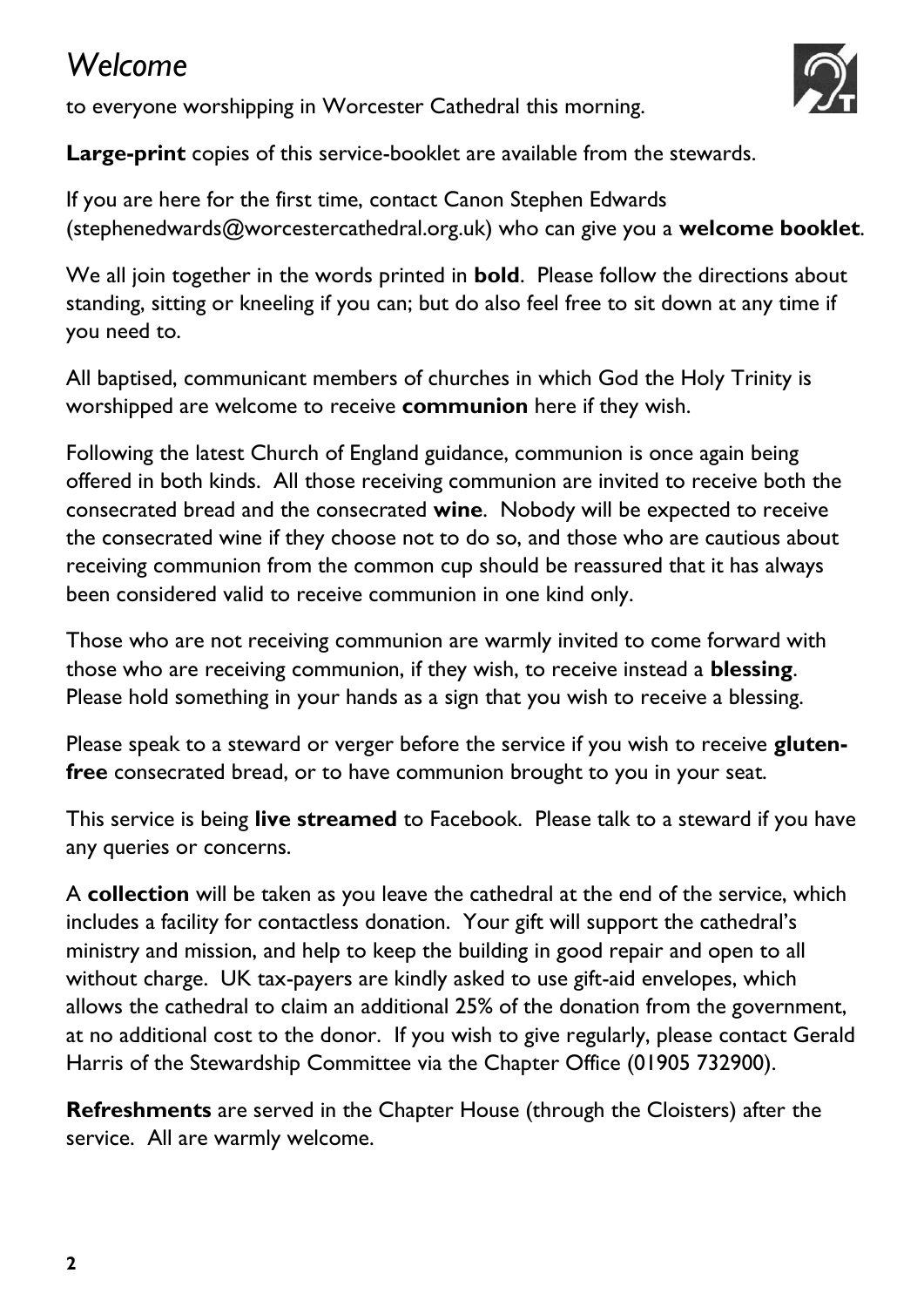#### *The people stand as the ministers enter, and this hymn is sung*



**Jesus calls us here to meet him as, through word and song and prayer, we affirm God's promised presence where his people live and care. Praise the God who keeps his promise; praise the Son who calls us friends; praise the Spirit who, among us, to our hopes and fears attends.**

**Jesus calls us to confess him Word of life and Lord of all, sharer of our flesh and frailness, saving all who fail or fall. Tell his holy human story; tell his tales that all may hear; tell the world that Christ in glory came to earth to meet us here.**

**Jesus calls us to his table rooted firm in time and space, where a Church in earth and heaven finds a common meeting place. Share the bread and wine, his body; share the love of which we sing; share the feast of saints and sinners hosted by our Lord and King.**

> *John L. Bell (b. 1949) and Graham Maule (1958–2019)*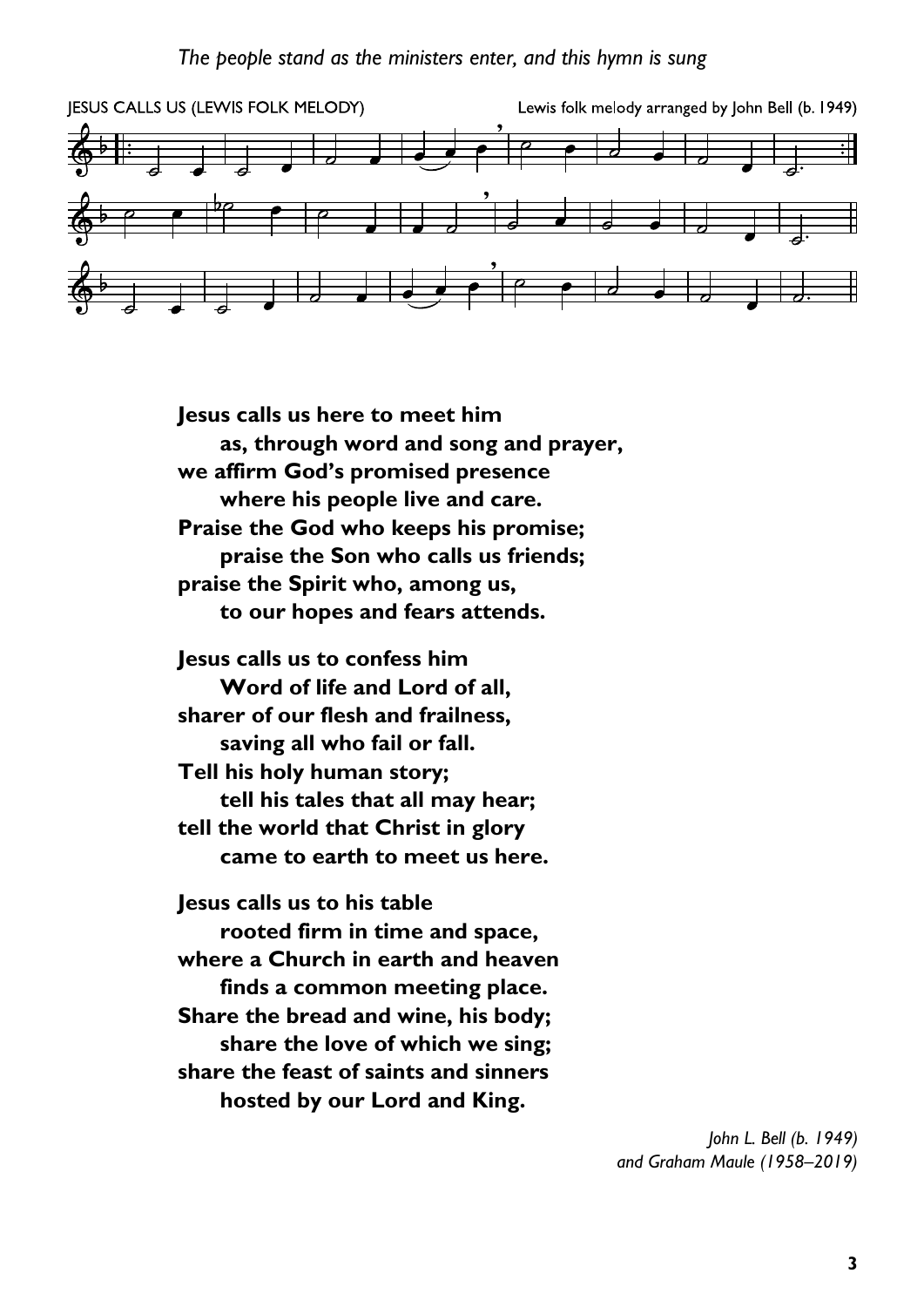# **The Greeting**

| President<br>All | In the name of the Father,<br>and of the Son,<br>and of the Holy Spirit.<br>Amen.                                                                                                                                                                                                                                                                                                                                                                           |
|------------------|-------------------------------------------------------------------------------------------------------------------------------------------------------------------------------------------------------------------------------------------------------------------------------------------------------------------------------------------------------------------------------------------------------------------------------------------------------------|
| All              | The Lord be with you<br>and also with you.                                                                                                                                                                                                                                                                                                                                                                                                                  |
|                  | The president welcomes the people and introduces the service.                                                                                                                                                                                                                                                                                                                                                                                               |
|                  | <b>Prayers of Penitence</b>                                                                                                                                                                                                                                                                                                                                                                                                                                 |
| <b>Minister</b>  | My brothers and sisters,<br>as we prepare to celebrate the presence of Christ<br>in word and sacrament,<br>let us call to mind and confess our sins.                                                                                                                                                                                                                                                                                                        |
| All              | Almighty God, our heavenly Father,<br>we have sinned against you<br>and against our neighbour<br>in thought and word and deed,<br>through negligence, through weakness,<br>through our own deliberate fault.<br>We are truly sorry<br>and repent of all our sins.<br>For the sake of your Son Jesus Christ,<br>who died for us,<br>forgive us all that is past<br>and grant that we may serve you in newness of life<br>to the glory of your name.<br>Amen. |
| President<br>All | Almighty God,<br>who forgives all who truly repent,<br>have mercy upon you,<br>pardon and deliver you from all your sins,<br>confirm and strengthen you in all goodness,<br>and keep you in life eternal;<br>through Jesus Christ our Lord.<br>Amen.                                                                                                                                                                                                        |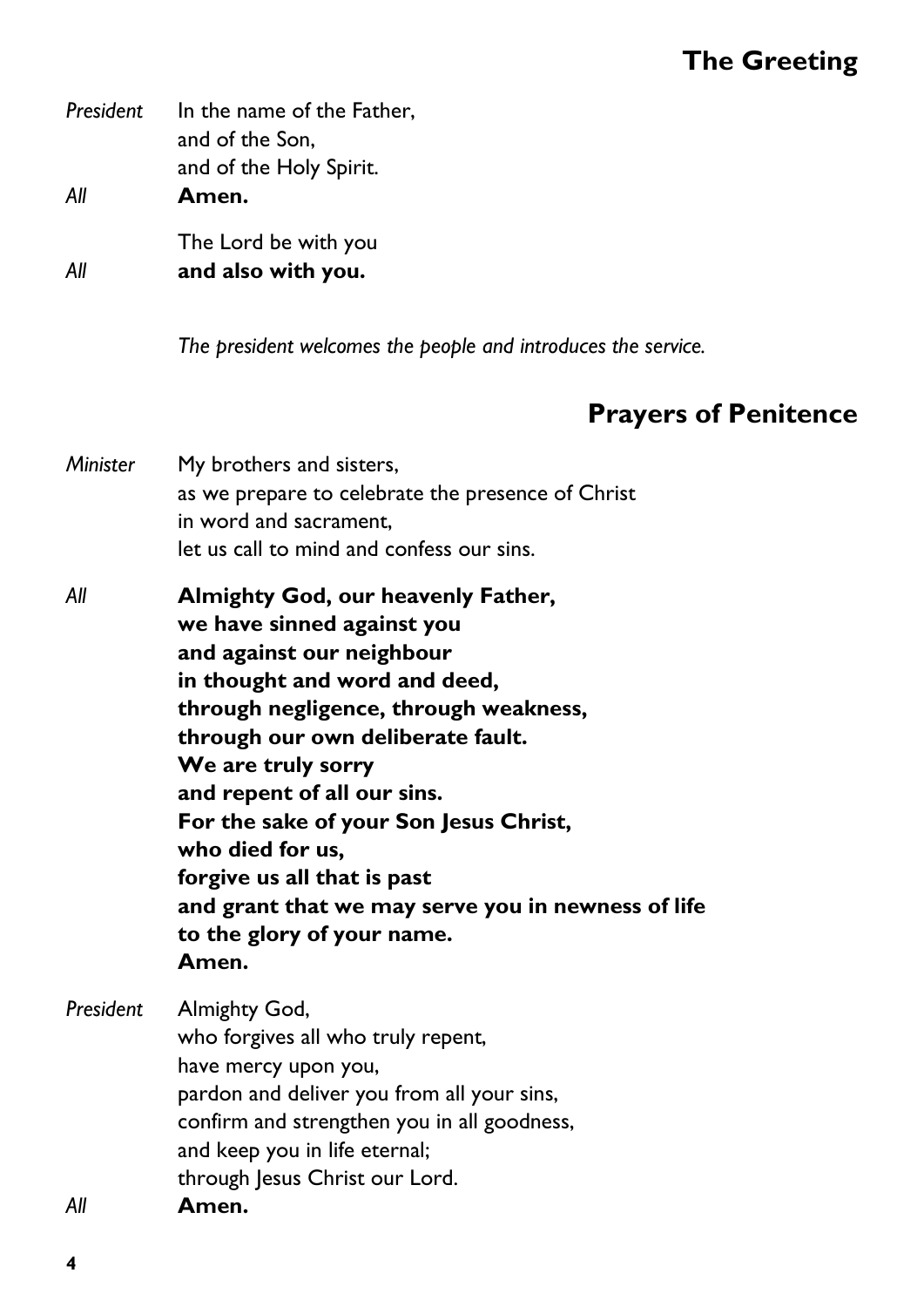## **Gloria in Excelsis**

**Choir** Glory be to God on high, and in earth peace, good will towards men.

> We praise thee, we bless thee, we worship thee, we glorify thee, we give thanks to thee for thy great glory, O Lord God, heavenly King, God the Father almighty.

O Lord, the only-begotten Son, Jesu Christ: O Lord God, Lamb of God, Son of the Father, that takest away the sins of the world, have mercy upon us. Thou that takest away the sins of the world, receive our prayer. Thou that sittest at the right hand of God the Father, have mercy upon us.

For thou only art holy; thou only art the Lord; thou only, O Christ, with the Holy Ghost, art Most High in the glory of God the Father. Amen.

#### **Today's Music**

The choral setting of the eucharist today is that in A flat by Basil Harwood (1859– 1949), and the communion motet is *Beati quorum via* by Sir Charles Villiers Stanford (1852–1924).

*Beati quorum via* is the third of Stanford's three Latin motets, written in 1905. This motet sets the first verse of Psalm 119. The rich, mellifluous music, reminiscent of a pastoral idyll, reflects the psalmist's simple message.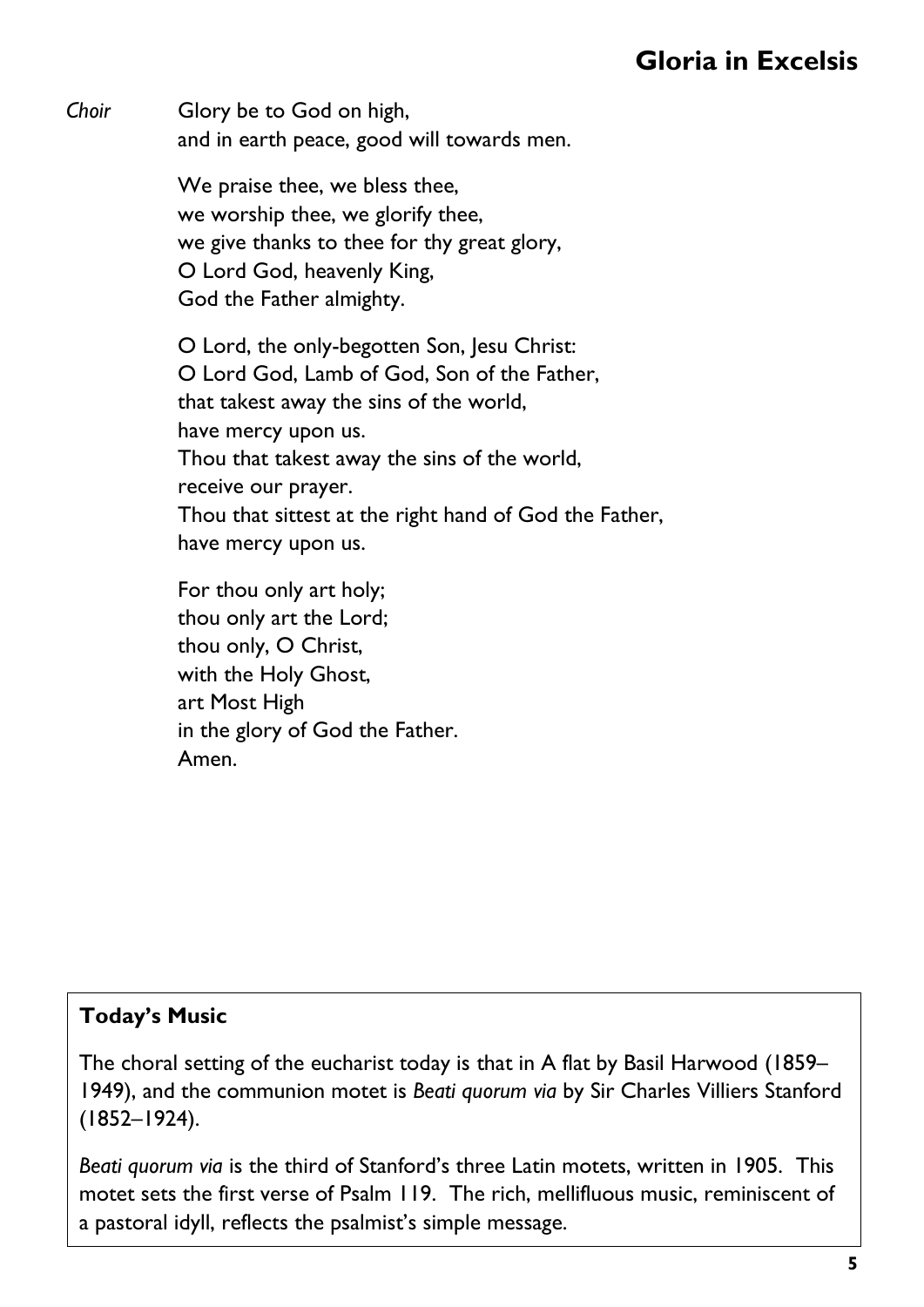*President* Let us pray.

*The people remain standing.*

Lord, you have taught us that all our doings without love are nothing worth: send your Holy Spirit and pour into our hearts that most excellent gift of love, the true bond of peace and of all virtues, without which whoever lives is counted dead before you. Grant this for your only Son Jesus Christ's sake, who is alive and reigns with you, in the unity of the Holy Spirit, one God, now and for ever.

*All* **Amen.**

*The people sit for the readings and psalm.*

## **First Reading**

*Reader* A reading from the first book of Kings.

The Lord said to Elijah, 'Go, return on your way to the wilderness of Damascus; when you arrive, you shall anoint Hazael as king over Aram. Also you shall anoint Jehu son of Nimshi as king over Israel; and you shall anoint Elisha son of Shaphat of Abel-meholah as prophet in your place.

So he set out from there, and found Elisha son of Shaphat, who was ploughing. There were twelve yoke of oxen ahead of him, and he was with the twelfth. Elijah passed by him and threw his mantle over him. He left the oxen, ran after Elijah, and said, 'Let me kiss my father and my mother, and then I will follow you.' Then Elijah said to him, 'Go back again; for what have I done to you?' He returned from following him, took the yoke of oxen, and slaughtered them; using the equipment from the oxen, he boiled their flesh, and gave it to the people, and they ate. Then he set out and followed Elijah, and became his servant.

*1 Kings 19.15-16, 19-end*

For the word of the Lord, *All* **thanks be to God.**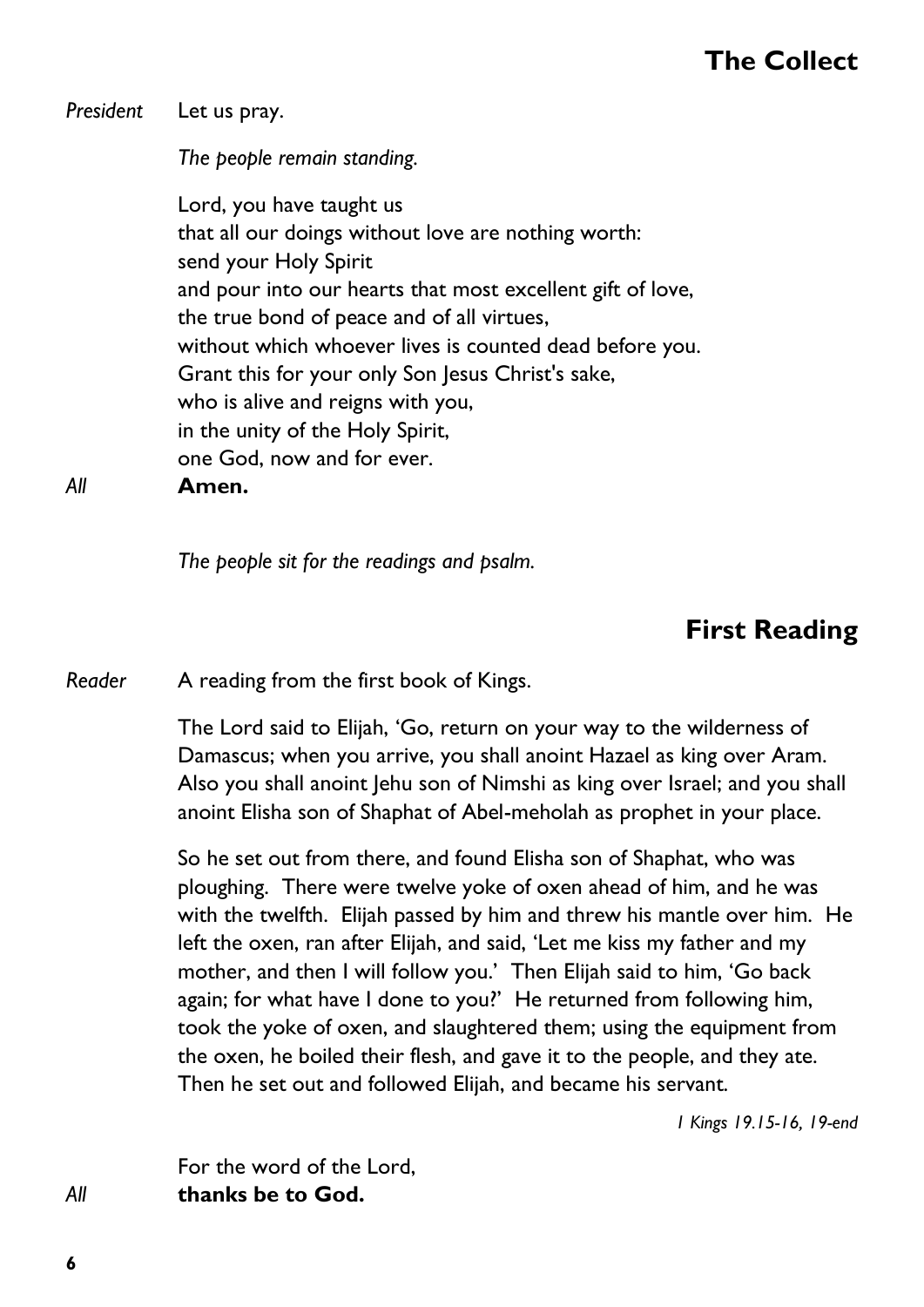# **Psalm**

- *Choir* Preserve me, O God : for in thee have I put my trust.
	- O my soul, thou hast said unto the Lord : Thou art my God, my goods are nothing unto thee.

All my delight is upon the saints, that are in the earth : and upon such as excel in virtue.

- But they that run after another god : shall have great trouble.
- Their drink-offerings of blood will I not offer : neither make mention of their names within my lips.
- The Lord himself is the portion of mine inheritance, and of my cup : thou shalt maintain my lot.
- The lot is fallen unto me in a fair ground : yea, I have a goodly heritage.
- I will thank the Lord for giving me warning : my reins also chasten me in the night-season.
- I have set God always before me : for he is on my right hand, therefore I shall not fall.
- Wherefore my heart was glad, and my glory rejoiced : my flesh also shall rest in hope.
- For why? thou shalt not leave my soul in hell : neither shalt thou suffer thy Holy One to see corruption.
- Thou shalt shew me the path of life; in thy presence is the fulness of joy : and at thy right hand there is pleasure for evermore.

*Psalm 16*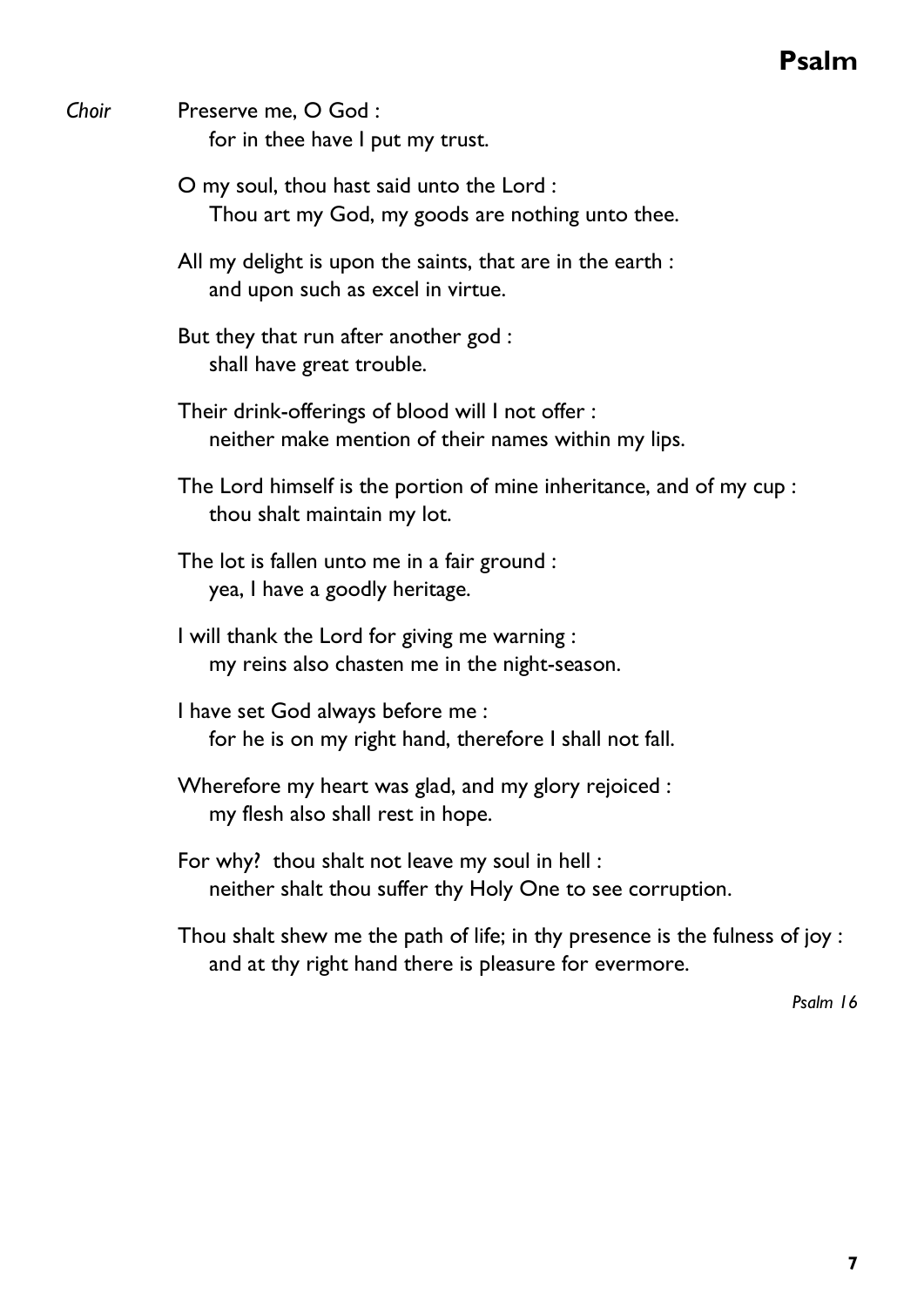*Reader* A reading from the letter of Paul to the Galatians.

For freedom Christ has set us free. Stand firm, therefore, and do not submit again to a yoke of slavery.

For you were called to freedom, brothers and sisters; only do not use your freedom as an opportunity for self-indulgence, but through love become slaves to one another. For the whole law is summed up in a single commandment, 'You shall love your neighbour as yourself.' If, however, you bite and devour one another, take care that you are not consumed by one another.

Live by the Spirit, I say, and do not gratify the desires of the flesh. For what the flesh desires is opposed to the Spirit, and what the Spirit desires is opposed to the flesh; for these are opposed to each other, to prevent you from doing what you want. But if you are led by the Spirit, you are not subject to the law. Now the works of the flesh are obvious: fornication, impurity, licentiousness, idolatry, sorcery, enmities, strife, jealousy, anger, quarrels, dissensions, factions, envy, drunkenness, carousing, and things like these. I am warning you, as I warned you before: those who do such things will not inherit the kingdom of God.

By contrast, the fruit of the Spirit is love, joy, peace, patience, kindness, generosity, faithfulness, gentleness, and self-control. There is no law against such things. And those who belong to Christ Jesus have crucified the flesh with its passions and desires. If we live by the Spirit, let us also be guided by the Spirit.

*Galatians 5.1, 13-25*

For the word of the Lord, *All* **thanks be to God.**



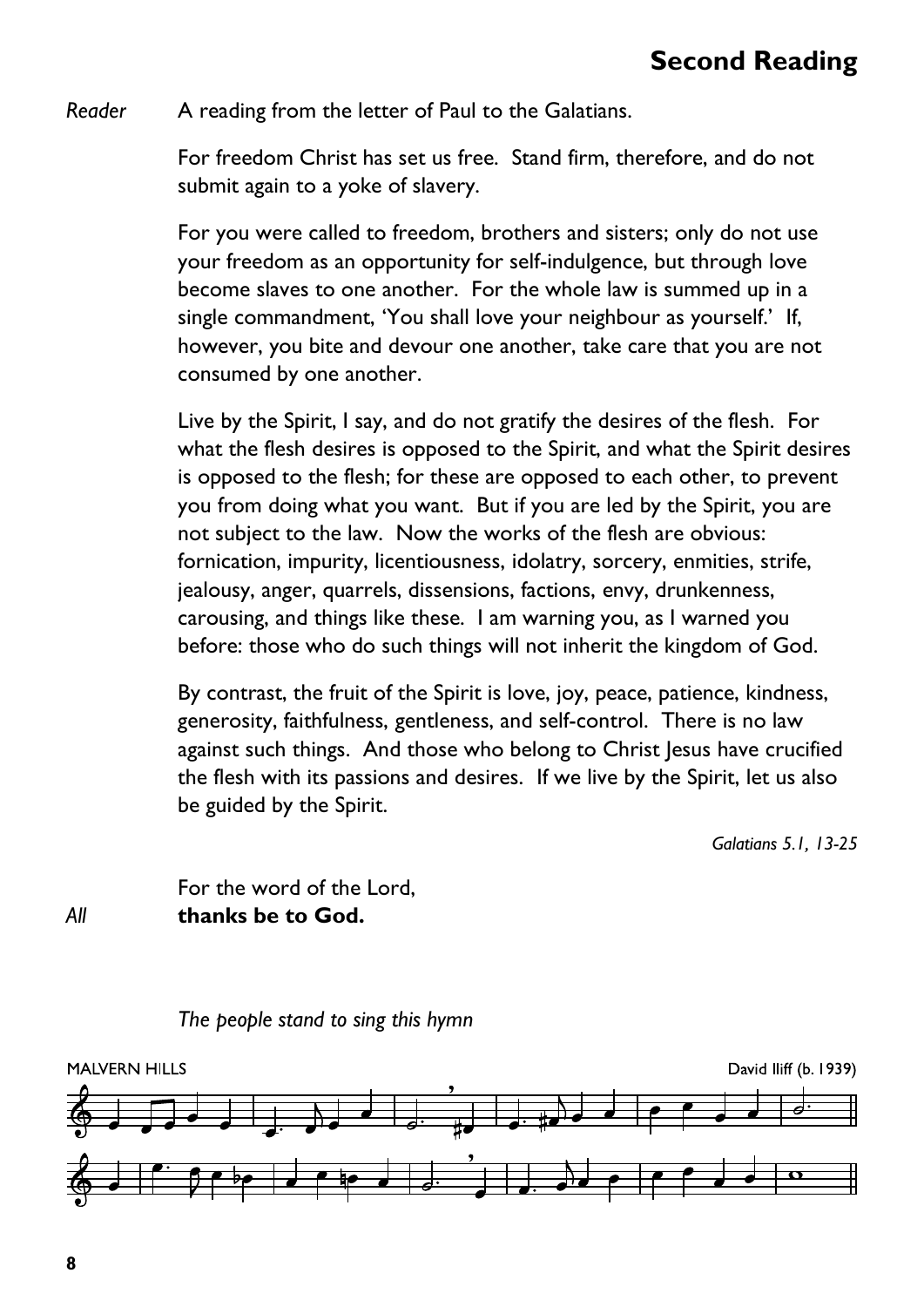**Filled with the Spirit's power, with one accord the infant church confessed its risen Lord. O Holy Spirit, in the church today no less your power of fellowship display.**

**Now with the mind of Christ set us on fire, that unity may be our great desire. Give joy and peace; give faith to hear your call, and readiness in each to work for all.**

**Widen our love, good Spirit, to embrace in your strong care all those of every race. Like wind and fire with life among us move, till we are known as Christ's, and Christians prove.**

*John Peacey (1896–1971)*

## **Gospel Reading**

*The people remain standing for this acclamation which heralds the Gospel reading*

*Choir* Alleluia, alleluia, alleluia.

We do not live by bread alone,

but by every word that comes from the mouth of God. *cf. Matthew 4.4*



*All*



*Reader* Hear the Gospel of our Lord Jesus Christ according to Luke.



When the days drew near for him to be taken up, he set his face to go to Jerusalem. And he sent messengers ahead of him. On their way they entered a village of the Samaritans to make ready for him; but they did not receive him, because his face was set towards Jerusalem. When his disciples James and John saw it, they said, 'Lord, do you want us to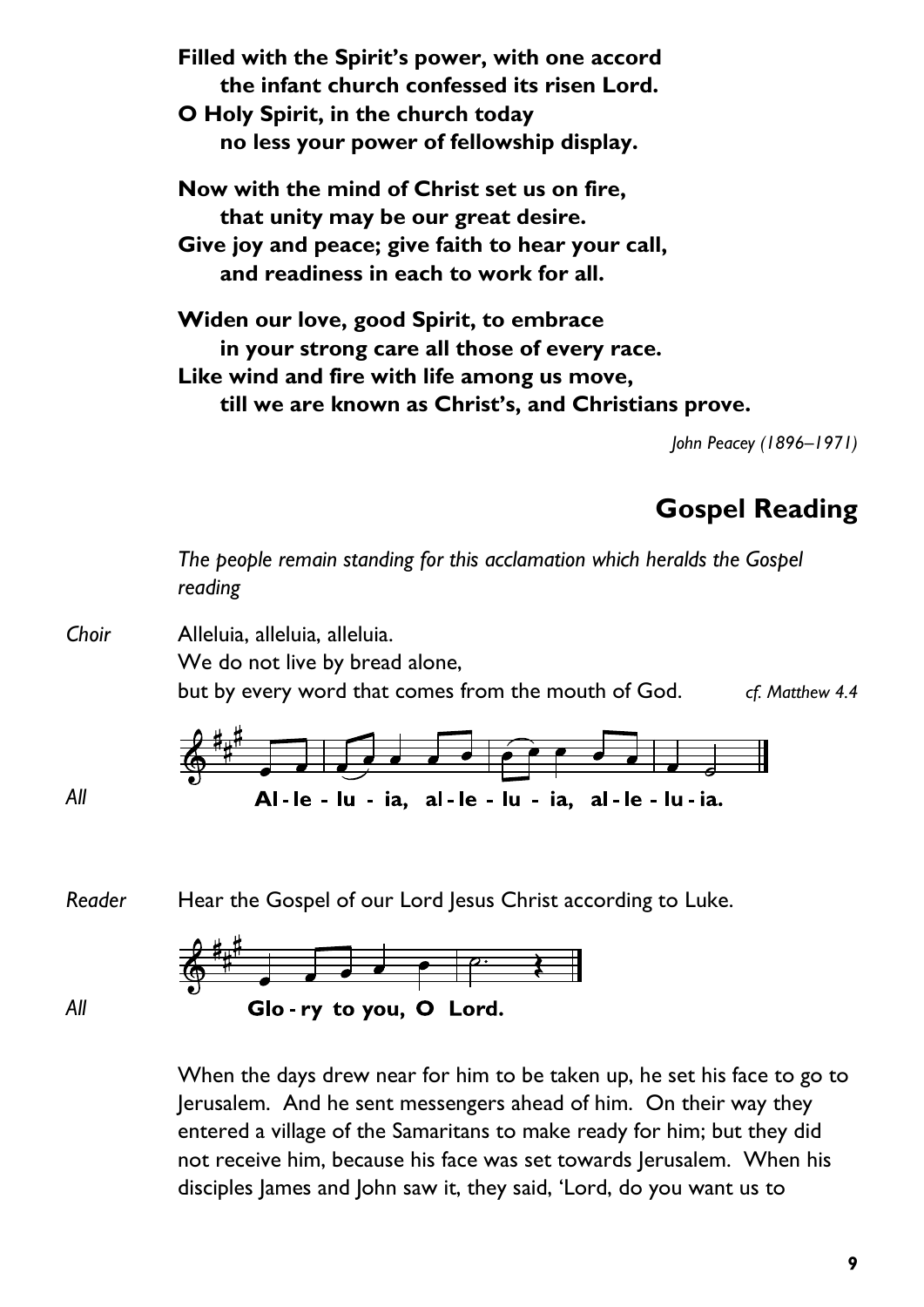command fire to come down from heaven and consume them?' But he turned and rebuked them. Then they went on to another village.

As they were going along the road, someone said to him, 'I will follow you wherever you go.' And Jesus said to him, 'Foxes have holes, and birds of the air have nests; but the Son of Man has nowhere to lay his head.' To another he said, 'Follow me.' But he said, 'Lord, first let me go and bury my father.' But Jesus said to him, 'Let the dead bury their own dead; but as for you, go and proclaim the kingdom of God.' Another said, 'I will follow you, Lord; but let me first say farewell to those at my home.' Jesus said to him, 'No one who puts a hand to the plough and looks back is fit for the kingdom of God.'

*Luke 9.51-end*

This is the Gospel of the Lord.



## **Sermon**

# **The Creed**

*The people stand.*

*All* **We believe in one God, the Father, the Almighty, maker of heaven and earth, of all that is, seen and unseen.**

> **We believe in one Lord, Jesus Christ, the only Son of God, eternally begotten of the Father, God from God, Light from Light, true God from true God, begotten, not made, of one Being with the Father; through him all things were made. For us and for our salvation he came down from heaven, was incarnate from the Holy Spirit and the Virgin Mary and was made man.**

*All*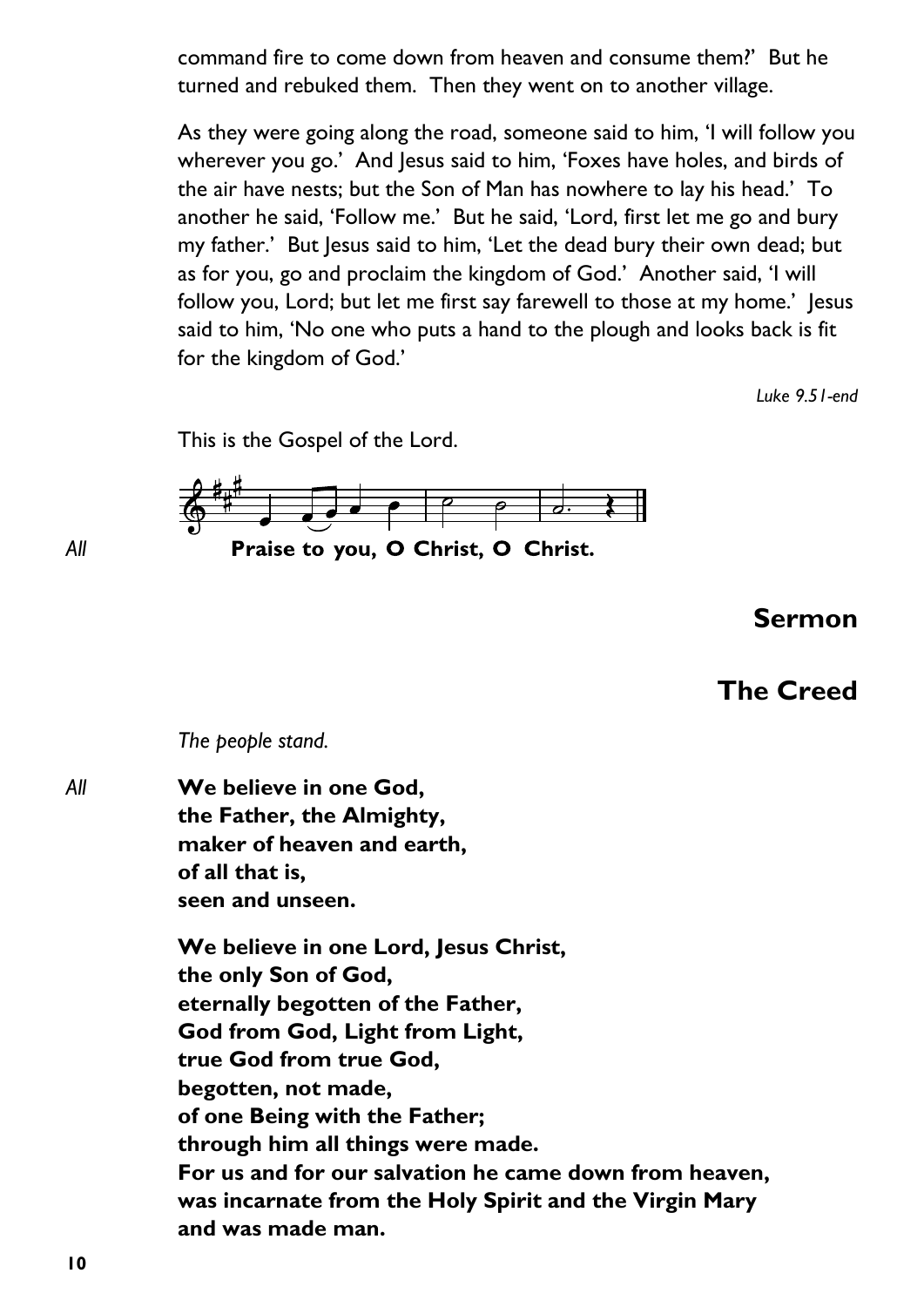**For our sake he was crucified under Pontius Pilate; he suffered death and was buried. On the third day he rose again in accordance with the Scriptures; he ascended into heaven and is seated at the right hand of the Father. He will come again in glory to judge the living and the dead, and his kingdom will have no end.**

**We believe in the Holy Spirit, the Lord, the giver of life, who proceeds from the Father and the Son, who with the Father and the Son is worshipped and glorified, who has spoken through the prophets. We believe in one holy catholic and apostolic Church. We acknowledge one baptism for the forgiveness of sins. We look for the resurrection of the dead, and the life of the world to come. Amen.**

## **Prayers of Intercession**

*The people kneel.*

*After each bidding, the following is sung*



*At the end of the prayers, the following is said*

Merciful Father,

*All* **accept these prayers for the sake of your Son, our Saviour Jesus Christ. Amen.**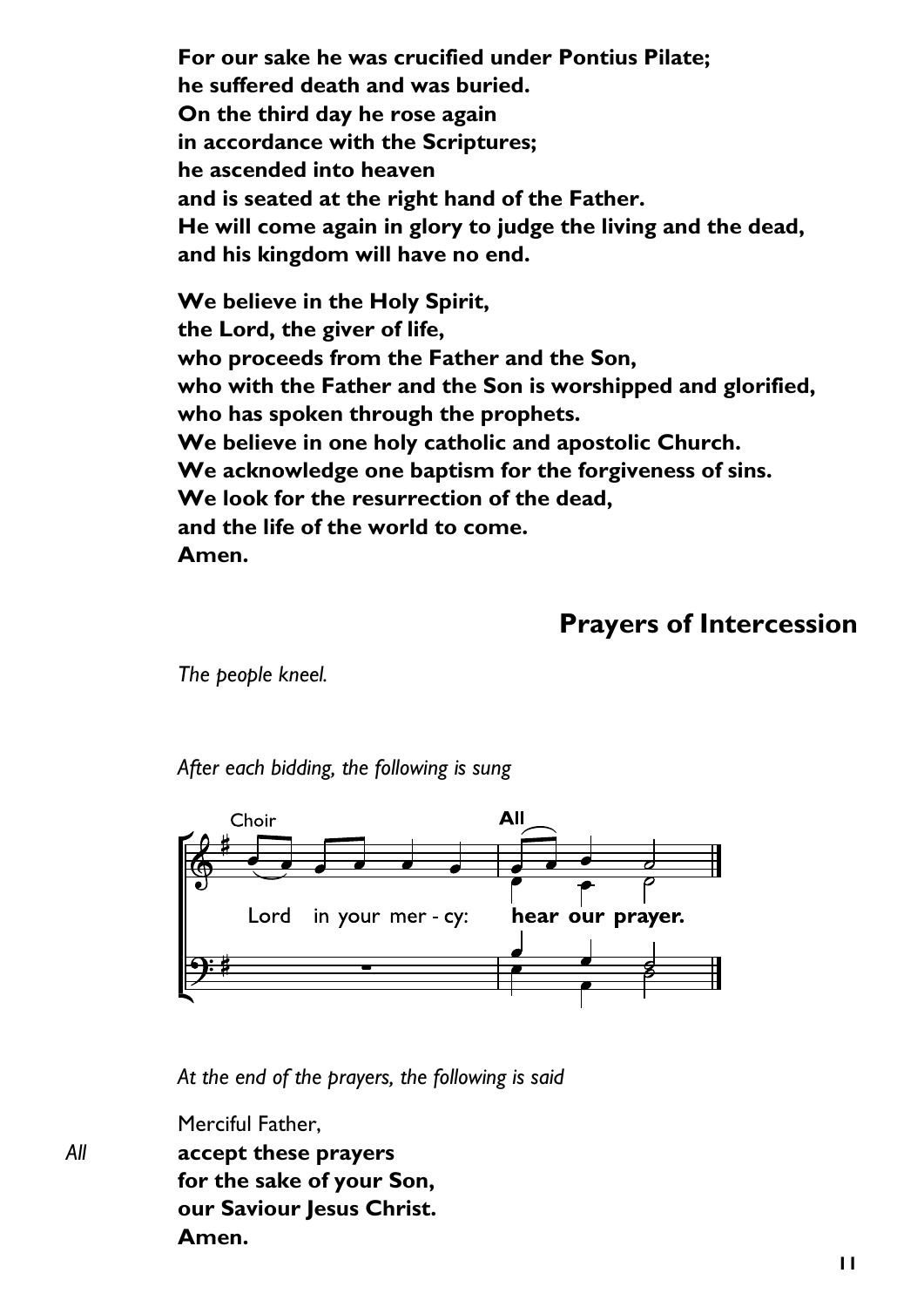# **The Peace**

*The people stand.*

*President* May the God of peace make you perfect and holy, that you may be kept safe and blameless in spirit, soul and body, for the coming of our Lord Jesus Christ. The peace of the Lord be always with you *All* **and also with you.**

*Minister* Let us offer one another a sign of peace.

*All may exchange a sign of peace.*

# **Taking of the Bread and Wine**

*This hymn is sung, during which the bread and wine are placed on the altar*



**Lord of all power, I give you my will, in joyful obedience your tasks to fulfil. Your bondage is freedom, your service is song, and, held in your keeping, my weakness is strong.**

**Lord of all wisdom, I give you my mind, rich truth that surpasses my knowledge to find. What eye has not seen and what ear has not heard is taught by your Spirit and shines from your word.**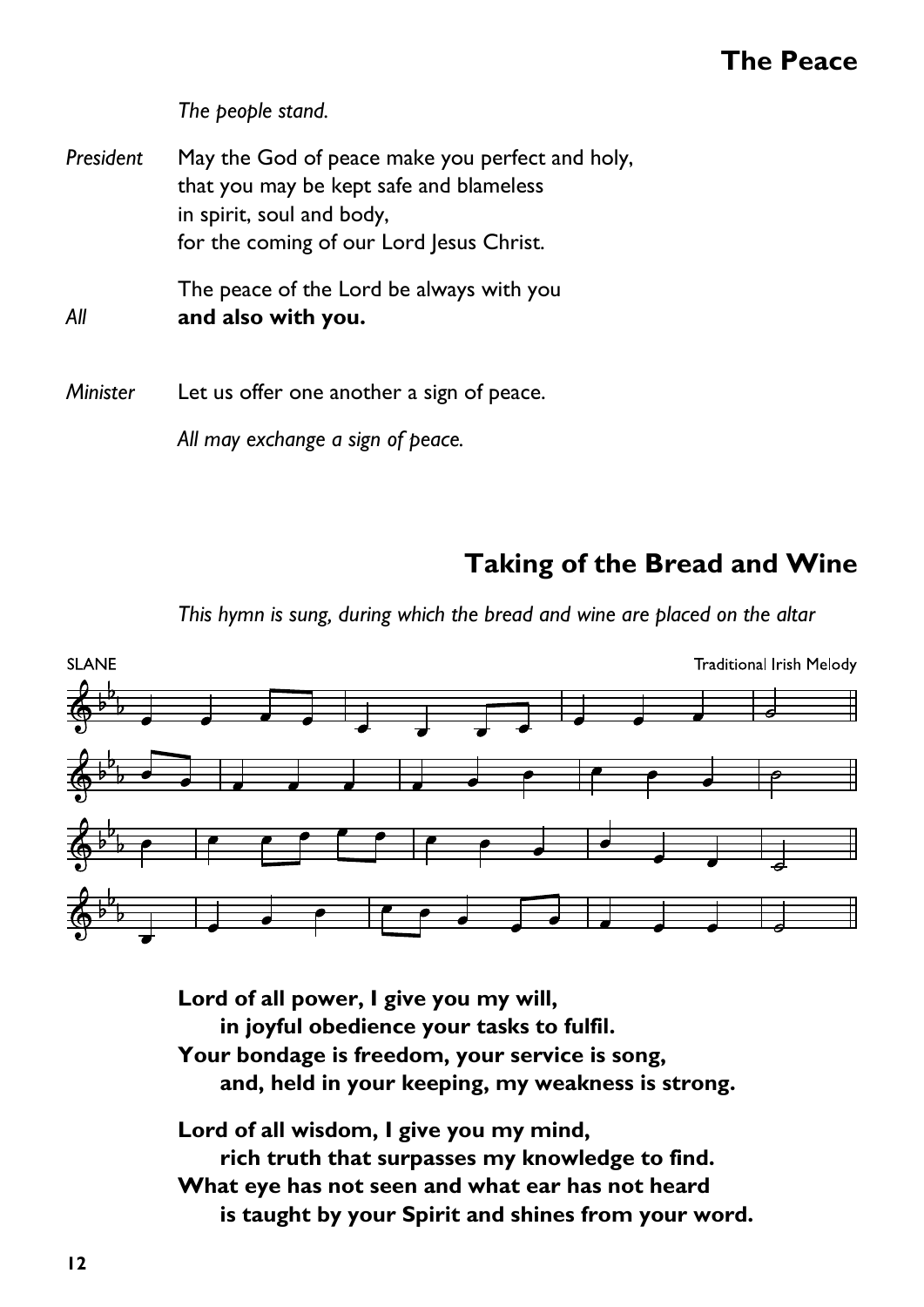**Lord of all bounty, I give you my heart; I praise and adore you for all you impart: your love to inspire me, your counsel to guide, your presence to cheer me, whatever betide.**

**Lord of all being, I give you my all; if e'er I disown you I stumble and fall; but, sworn in glad service your word to obey, I walk in your freedom to the end of the way.**

*J. C. Winslow (1882–1974)*

*President* Let us pray. *The people remain standing.* Look upon us in mercy not in judgement; draw us from hatred to love; make the frailty of our praise a dwelling place for your glory. *All* **Amen.**

**The Eucharistic Prayer**

| President<br>All | The Lord be with you<br>and also with you.                                                                                                                              |
|------------------|-------------------------------------------------------------------------------------------------------------------------------------------------------------------------|
| All              | Lift up your hearts.<br>We lift them to the Lord.                                                                                                                       |
| All              | Let us give thanks to the Lord our God.<br>It is right to give thanks and praise.                                                                                       |
|                  | You are worthy of our thanks and praise,<br>Lord God of truth,<br>for by the breath of your mouth<br>you have spoken your word,<br>and all things have come into being. |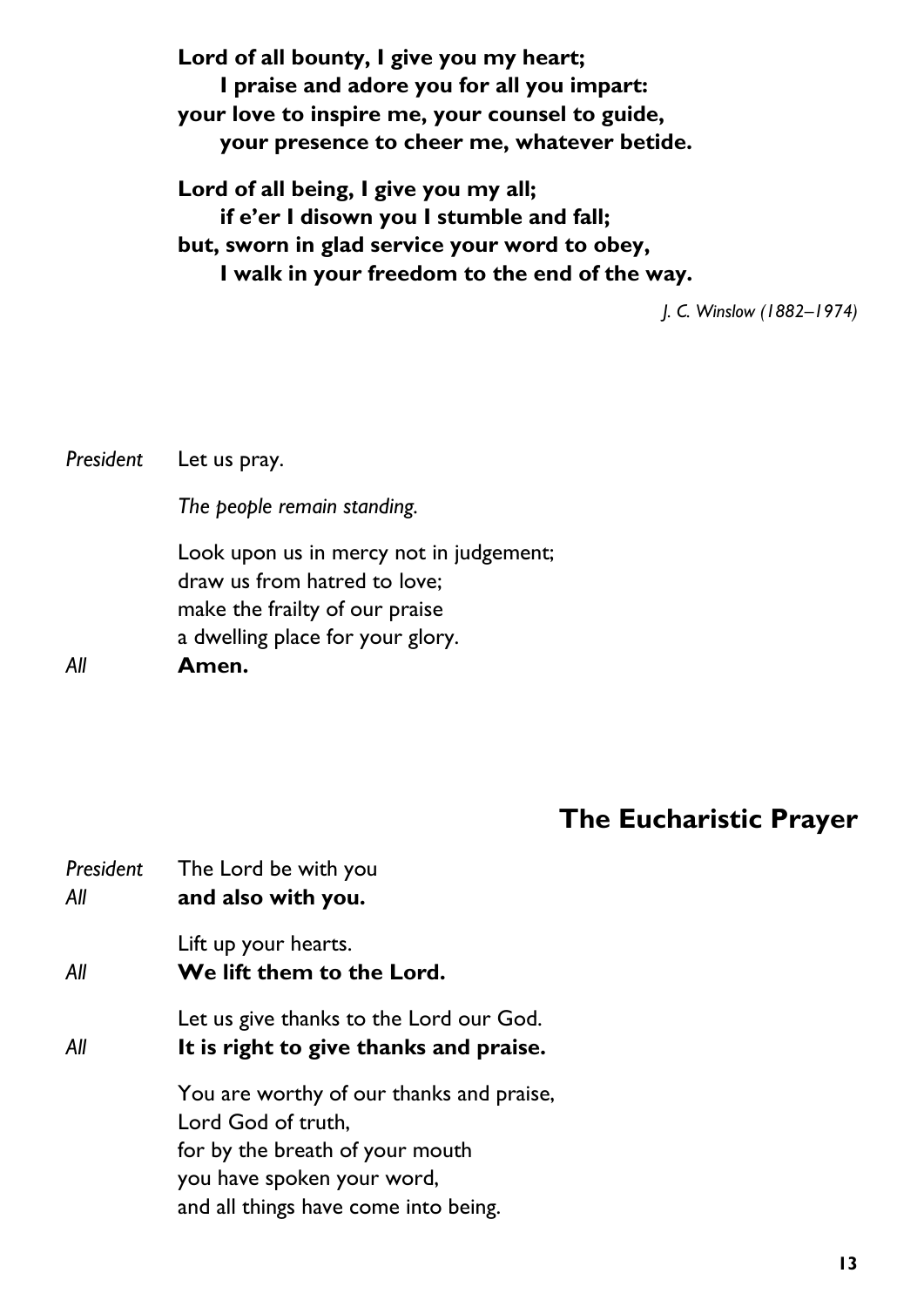You fashioned us in your image and placed us in the garden of your delight. Though we chose the path of rebellion you would not abandon your own.

Again and again you drew us into your covenant of grace. You gave your people the law and taught us by your prophets to look for your reign of justice, mercy and peace.

As we watch for the signs of your kingdom on earth, we echo the song of the angels in heaven, evermore praising you and singing:

*Choir* Holy, holy, holy, Lord God of hosts, heaven and earth are full of thy glory. Glory be to thee, O Lord most high.

> Blessed is he that cometh in the name of the Lord. Hosanna in the highest.

*President* Lord God, you are the most holy one, enthroned in splendour and light, yet in the coming of your Son Jesus Christ you reveal the power of your love made perfect in our human weakness.

> Embracing our humanity, Jesus showed us the way of salvation; loving us to the end, he gave himself to death for us; dying for his own, he set us free from the bonds of sin, that we might rise and reign with him in glory.

On the night he gave up himself for us all he took bread and gave you thanks; he broke it and gave it to his disciples, saying: Take, eat; this is my body which is given for you; do this in remembrance of me.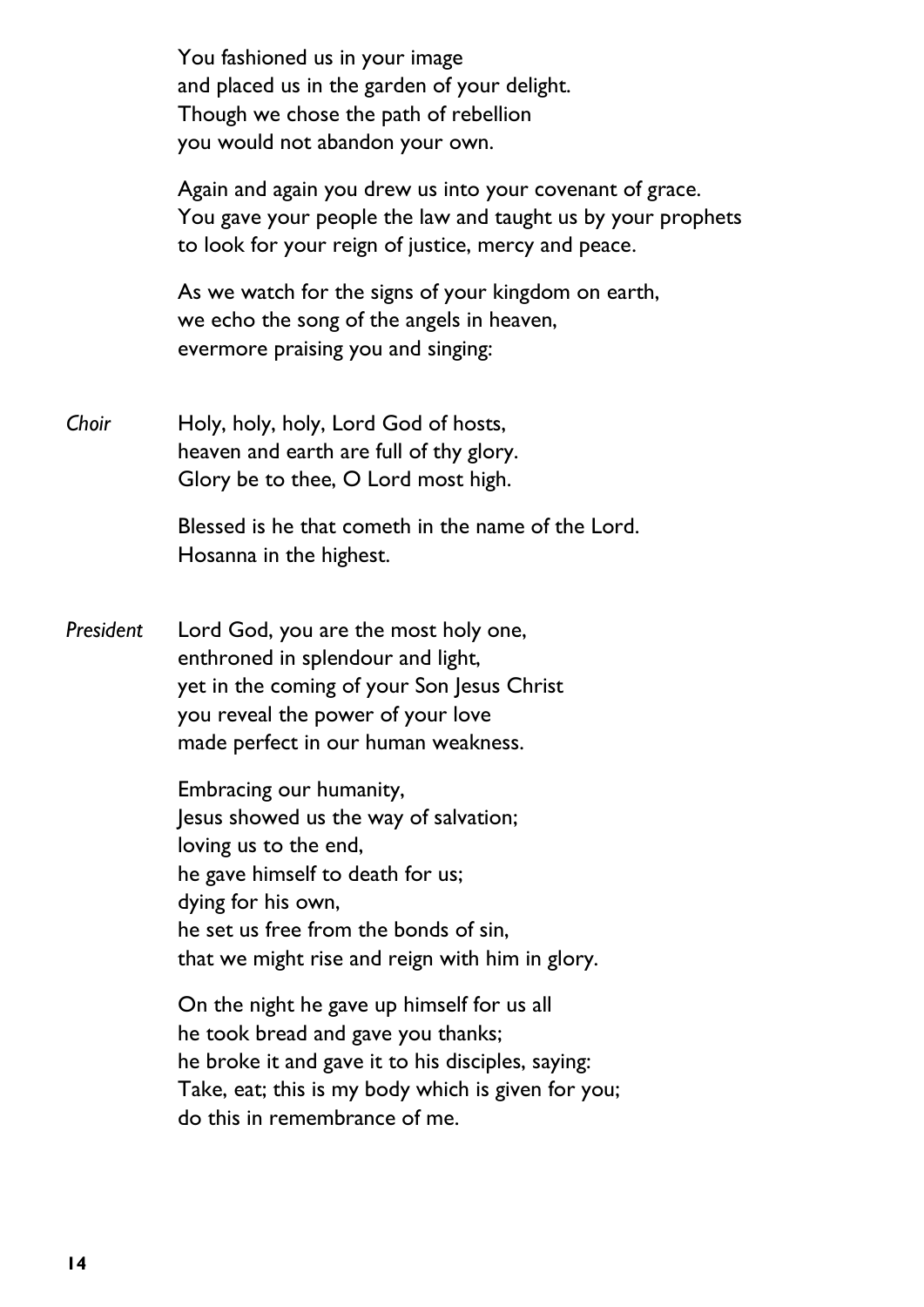In the same way, after supper he took the cup and gave you thanks; he gave it to them, saying: Drink this, all of you; this is my blood of the new covenant which is shed for you and for many for the forgiveness of sins. Do this, as often as you drink it, in remembrance of me.

Therefore we proclaim the death that he suffered on the cross, we celebrate his resurrection, his bursting from the tomb, we rejoice that he reigns at your right hand on high and we long for his coming in glory.

As we recall the one, perfect sacrifice of our redemption, Father, by your Holy Spirit let these gifts of your creation be to us the body and blood and our Lord Jesus Christ; form us into the likeness of Christ and make us a perfect offering in your sight.

Look with favour on your people and in your mercy hear the cry of our hearts. Bless the earth, heal the sick, let the oppressed go free and fill your Church with power from on high.

Gather your people from the ends of the earth to feast with the Blessed Virgin Mary, Oswald, Wulfstan, and all your saints at the table in your kingdom, where the new creation is brought to perfection in Jesus Christ our Lord;

by whom, and with whom, and in whom, in the unity of the Holy Spirit, all honour and glory be yours, almighty Father, for ever and ever.

*All* **Amen.**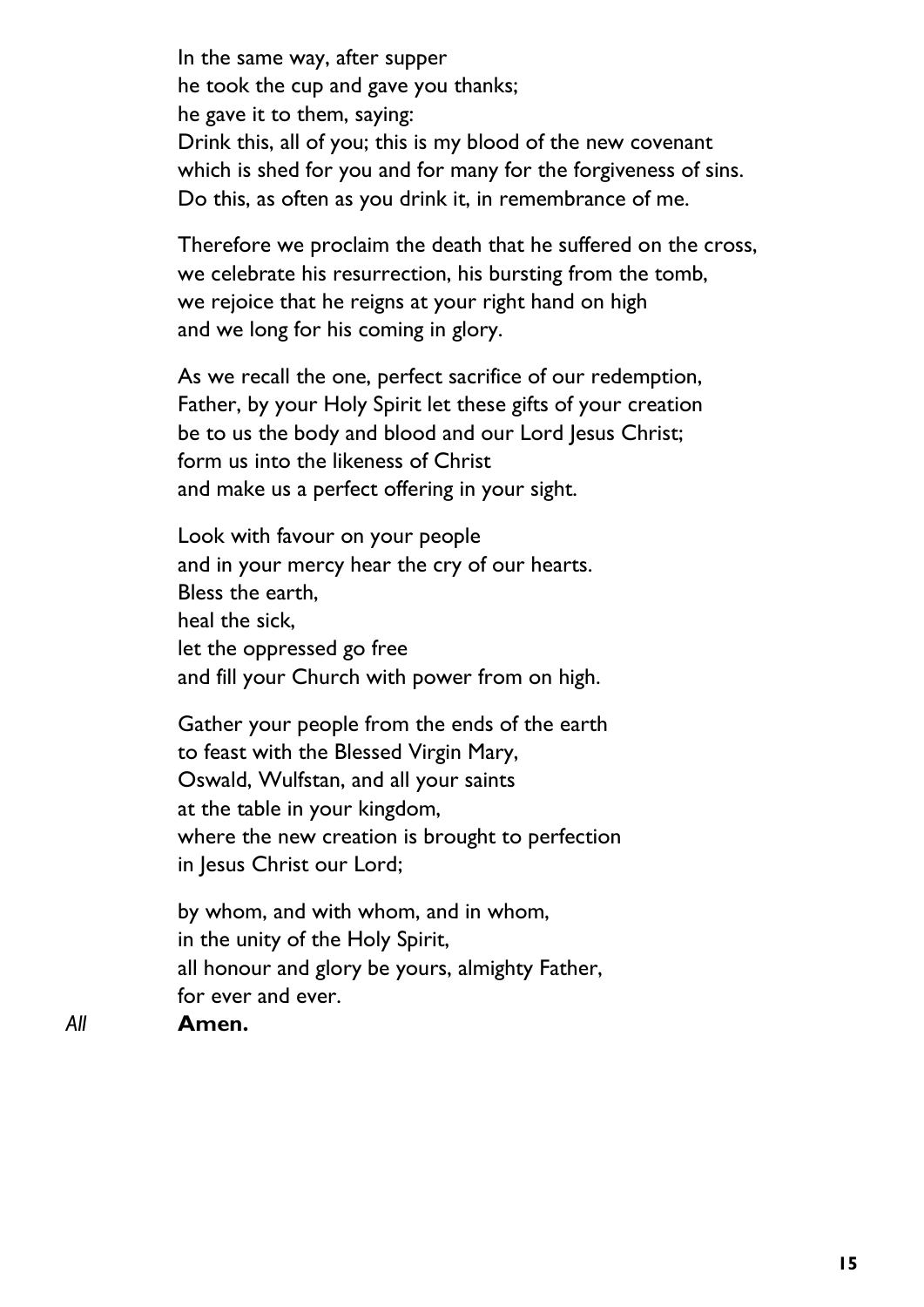*The people kneel.*

*President* As our Saviour taught us, so we pray

*All* **Our Father in heaven, hallowed be your name, your kingdom come, your will be done, on earth as in heaven. Give us today our daily bread. Forgive us our sins as we forgive those who sin against us. Lead us not into temptation but deliver us from evil. For the kingdom, the power, and the glory are yours now and for ever. Amen.**

# **Breaking of the Bread**

*The president breaks the consecrated bread, saying*

We break this bread to share in the body of Christ. *All* **Though we are many, we are one body, because we all share in one bread.**

# **Giving of Communion**

*The president invites the people to communion, saying*

Jesus is the Lamb of God who takes away the sin of the world. Blessed are those who are called to his supper. *All* **Lord, I am not worthy to receive you, but only say the word, and I shall be healed.**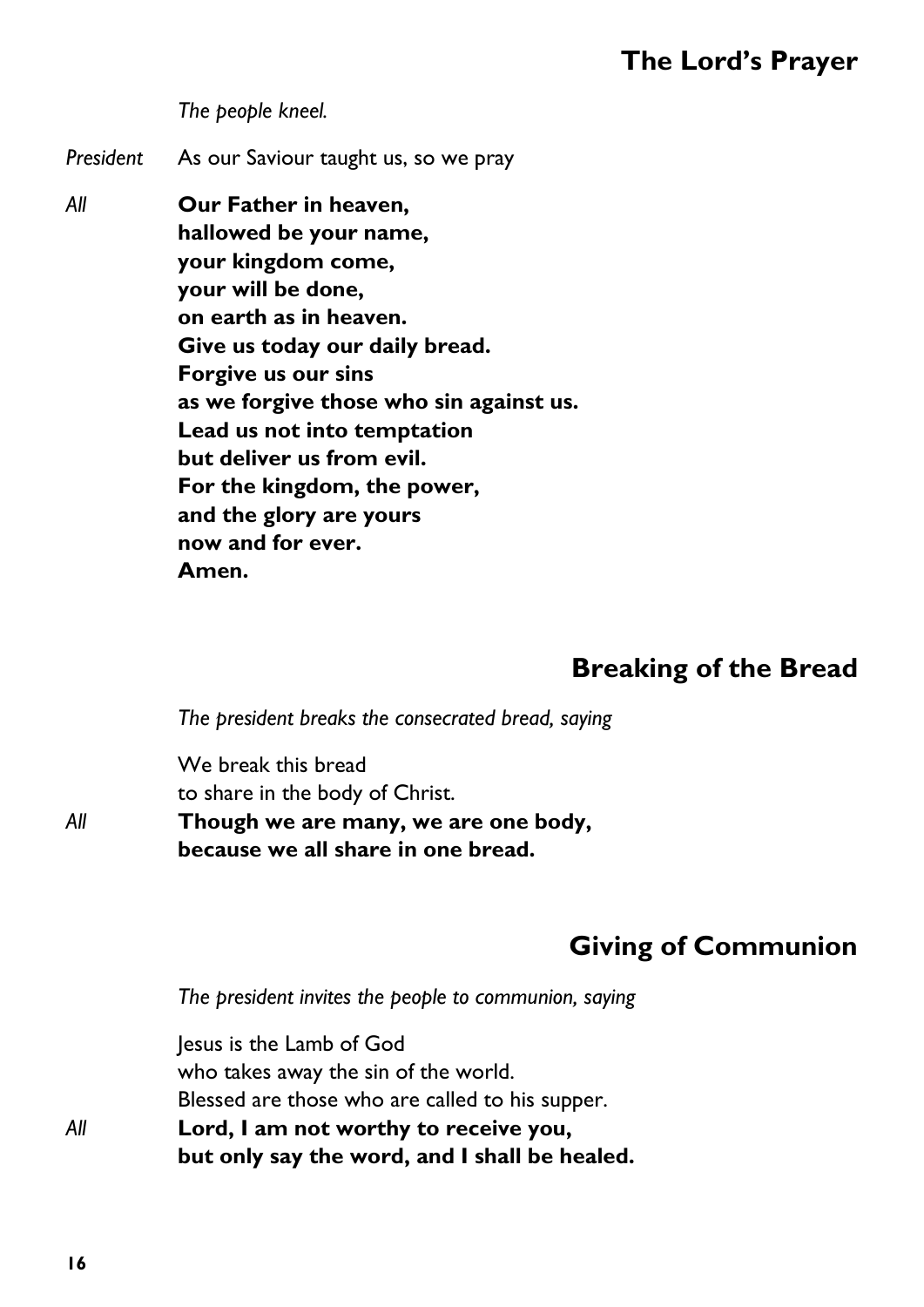*Choir* O Lamb of God, that takest away the sins of the world, have mercy upon us.

> O Lamb of God, that takest away the sins of the world, have mercy upon us.

> O Lamb of God, that takest away the sins of the world, grant us thy peace.

*The people receive communion from two standing stations. All baptised members of churches in which God the Holy Trinity is worshipped are welcome to receive communion if they wish.*

*Those who are not receiving communion are warmly invited to come forward with those who are receiving communion, if they wish, to receive instead a blessing. Please hold something in your hands as a sign that you wish to receive a blessing.*

*Those coming forward are asked to form two lines, one on either side of the main aisle. At the front, come to the first minister to receive the consecrated bread; move to one of the next ministers to receive the consecrated wine; then return to your seats via the side aisles, as directed by the stewards and vergers.*

*Following the latest Church of England guidance, communion is once again being offered in both kinds. All those receiving communion are invited to receive both the consecrated bread and the consecrated wine. Nobody will be expected to receive the consecrated wine if they choose not to do so, and those who are cautious about receiving communion from the common cup should be reassured that it has always been considered valid to receive communion in one kind only.*

*Intinction (dipping the consecrated bread in the consecrated wine) is very strongly discouraged. Although intinction is sometimes wrongly thought to reduce the risk of cross-contamination, in fact the evidence is that hands and fingers are more likely to be a source of contagion than lips. Please do not intinct.*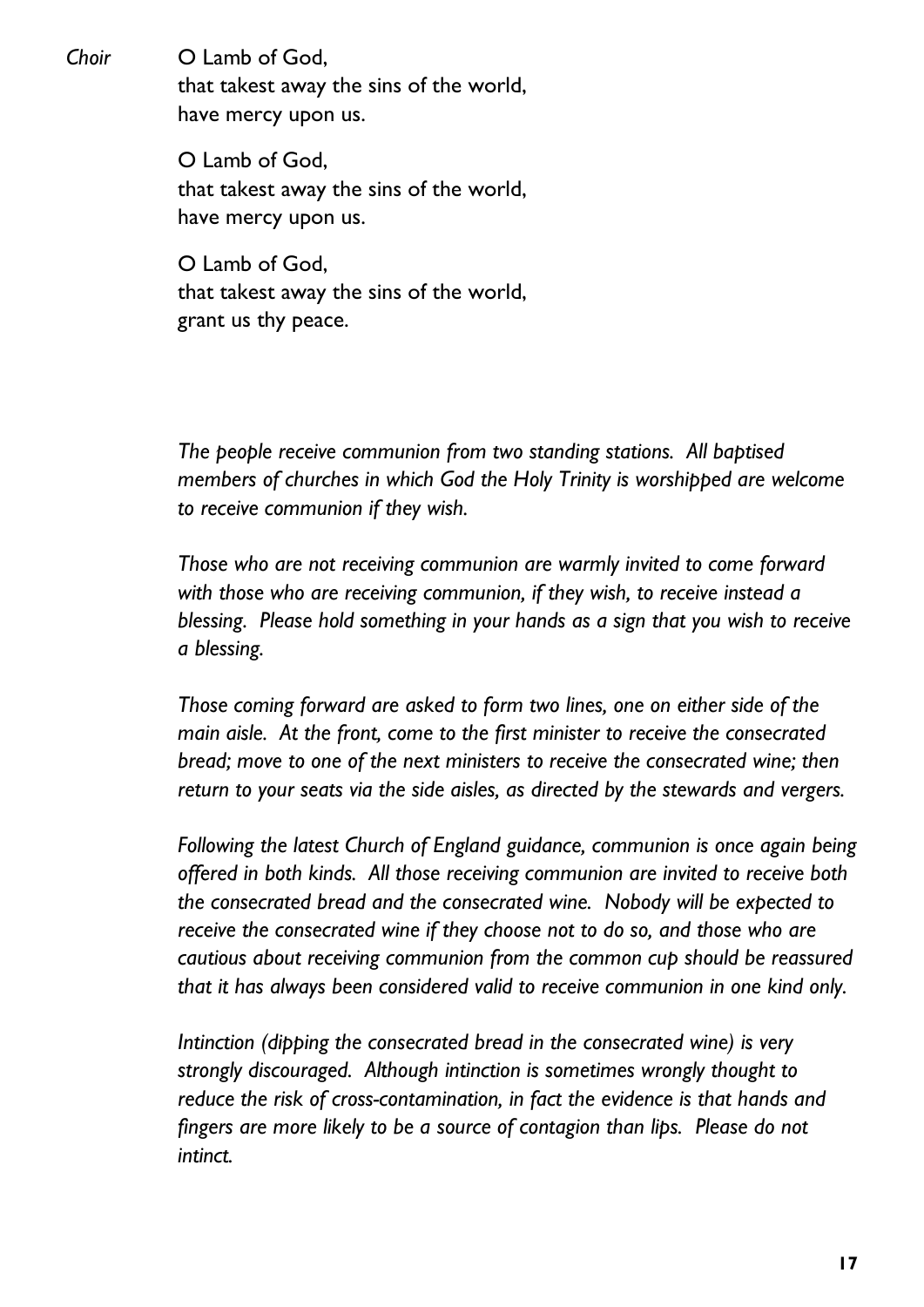*During the giving of communion, the choir sings*

*Beati quorum via integra est: qui ambulant in lege Domini.*

*The people stand to sing this hymn*

Blessed are those that are undefiled in the way: and walk in the law of the Lord.

> *Words: Psalm 119.1 Music: Sir Charles Villiers Stanford (1852-1924)*



**1 O happy band of pilgrims, if onward ye will tread with Jesus as your fellow to Jesus as your Head!**

#### **2**

**O happy if ye labour as Jesus did for men; O happy if ye hunger as Jesus hungered then!**

#### **3**

**The cross that lesus carried he carried as your due; the crown that Jesus weareth, he weareth it for you.**

#### **4**

**The faith by which ye see him, the hope in which ye yearn, the love that through all troubles to him alone will turn,**

**5**

**What are they but forerunners to lead you to his sight? What are they save the effluence of uncreated light?**

#### **6**

**The trials that beset you, the sorrows ye endure, the manifold temptations that death alone can cure,**

#### **7**

**What are they but his jewels of right celestial worth? What are they but the ladder set up to heaven on earth?**

#### **8**

**O happy band of pilgrims, look upward to the skies, where such a light affliction shall win you such a prize!**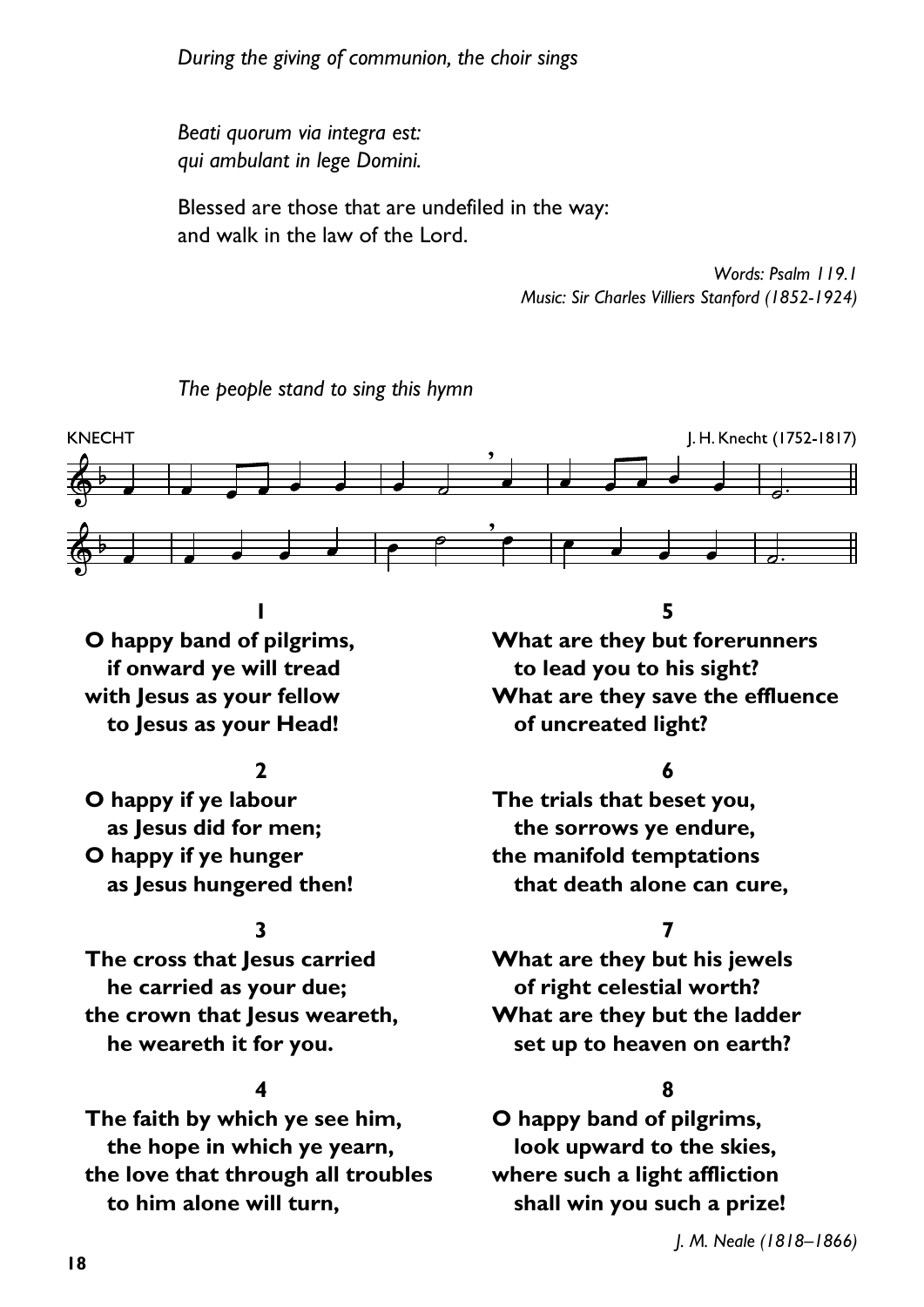*President* Let us pray. *The people remain standing.* Loving Father, we thank you for feeding us at the supper of your Son: sustain us with your Spirit, that we may serve you here on earth until our joy is complete in heaven, and we share in the eternal banquet with Jesus Christ our Lord. *All* **Amen.**

*All* **Father of all, we give you thanks and praise, that when we were still far off you met us in your Son and brought us home. Dying and living, he declared your love, gave us grace, and opened the gate of glory. May we who share Christ's body live his risen life; we who drink his cup bring life to others; we whom the Spirit lights give light to the world. Keep us firm in the hope you have set before us, so we and all your children shall be free, and the whole earth live to praise your name; through Christ our Lord. Amen.**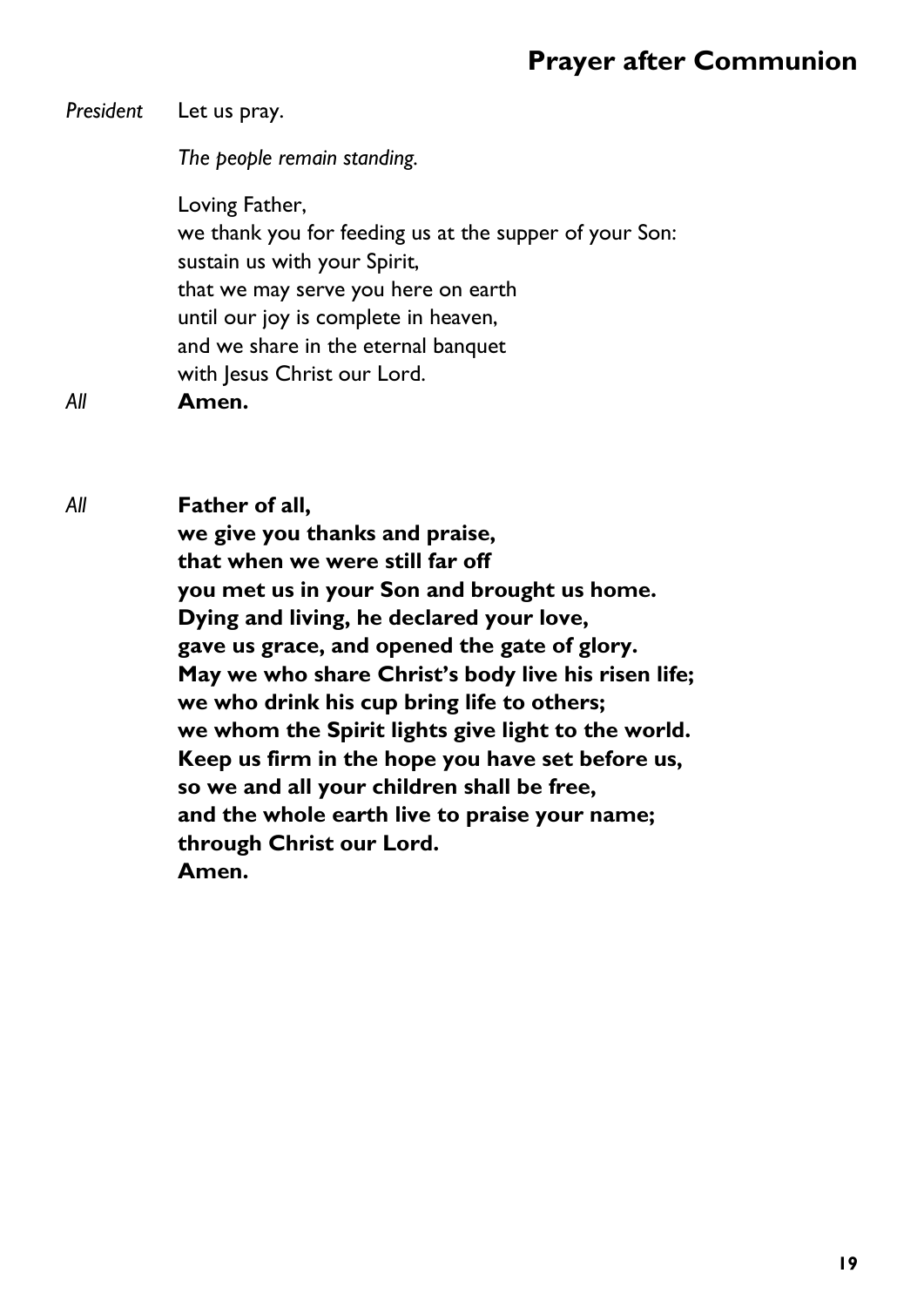## **The Dismissal**

| President<br>All | The Lord be with you<br>and also with you.                                                                                                                                                                                                                                                     |
|------------------|------------------------------------------------------------------------------------------------------------------------------------------------------------------------------------------------------------------------------------------------------------------------------------------------|
|                  | The president blesses the people, saying                                                                                                                                                                                                                                                       |
|                  | The peace of God,<br>which passes all understanding,<br>keep your hearts and minds<br>in the knowledge and love of God,<br>and of his Son Jesus Christ our Lord;<br>and the blessing of God almighty,<br>the Father, the Son, and the Holy Spirit,<br>be among you and remain with you always. |
| All              | Amen.                                                                                                                                                                                                                                                                                          |
| Choir            | Go in the peace of Christ.<br>Thanks be to God.                                                                                                                                                                                                                                                |
|                  | The ministers and people depart.                                                                                                                                                                                                                                                               |
|                  | The offerings of the people are collected as they leave.                                                                                                                                                                                                                                       |

# **Organ Voluntary**

The People Respond — Amen! *from* Rubrics *Dan Locklair (b. 1949)*

*Those leaving immediately are asked to be aware of those who wish to listen to the organ voluntary.*

*All are warmly welcome to refreshments served in the Chapter House (through the Cloisters).*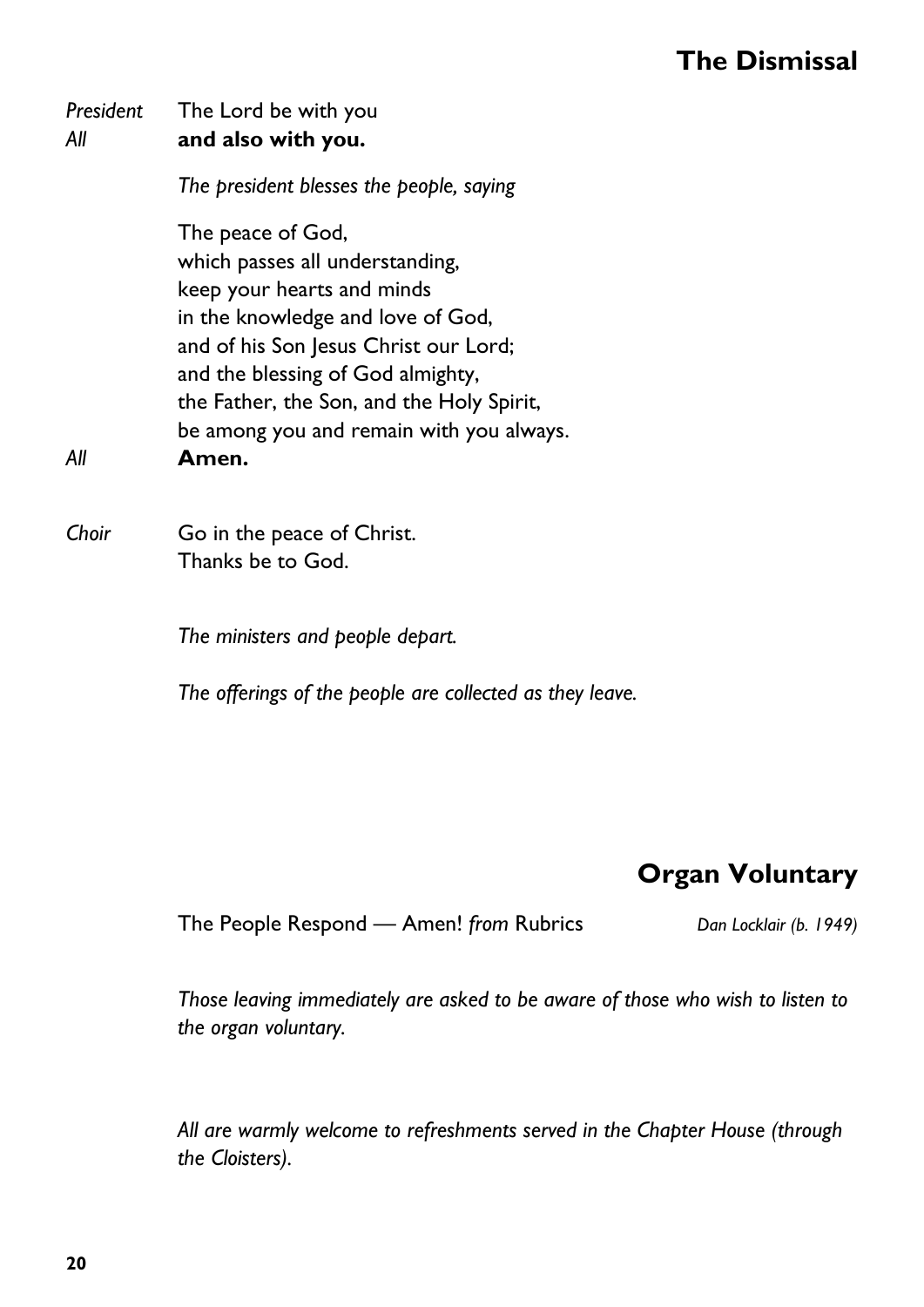

## **COMMUNITY NOTICES**

#### **Welcome and Coffee**

Do join us after the 10.30 Sung Eucharist for a coffee in the Chapter House.

#### **New Worshippers**

are especially welcome and invited to contact Canon Stephen Edwards who will be in touch with a welcome booklet: *[stephenedwards@worcestercathedral.org.uk](mailto:stephenedwards@worcestercathedral.org.uk)*

#### **Administration of Holy Communion**

The national Church of England guidance is now that 'Unless there are clear and objective reasons not to, Holy Communion should be offered in both kinds to communicants'. We are pleased to say that we are now administering Holy Communion in both kinds (that is, the consecrated bread and the consecrated wine). More detailed guidance may be found in the service booklet, and nobody will be expected to receive the consecrated wine if they choose not to do so.

#### **Forthcoming Services & Events**

| Wednesday 29 June: | St Peter & St Paul, Sung Eucharist, 5.30 pm.    |
|--------------------|-------------------------------------------------|
| Friday I July:     | Memorial Service for Prof Michael Clarke, 3 pm. |
| Saturday 2 July:   | Ordination of Priests, 2 pm.                    |
| Sunday 3 July:     | Ordination of Deacons, 10.30 am.                |

#### **Lunchtime Recitals**

The recitals have now reverted to their normal time of 12.15pm and as always last approximately 40 minutes. Admission is free with a retiring collection. The final date for the Summer series is as follows:

30 June: Raymond Johnston (organ)

#### **Commonwealth Games Queen's Baton Relay**

The Birmingham 2022 Commonwealth Games Queen's Baton Relay will visit the Cathedral on Friday 22 July! The Baton is expected to arrive at the Cathedral at around 6 pm, and details of how you can get involved will be available on our website soon. Find out more here *[www.worcestercathedral.co.uk/whats-on/queen-s](http://www.worcestercathedral.co.uk/whats-on/queen-s-baton-relay-to-visit-worcester-cathedral-as-full-england-route-revealed)[baton-relay-to-visit-worcester-cathedral-as-full-england-route-revealed](http://www.worcestercathedral.co.uk/whats-on/queen-s-baton-relay-to-visit-worcester-cathedral-as-full-england-route-revealed)*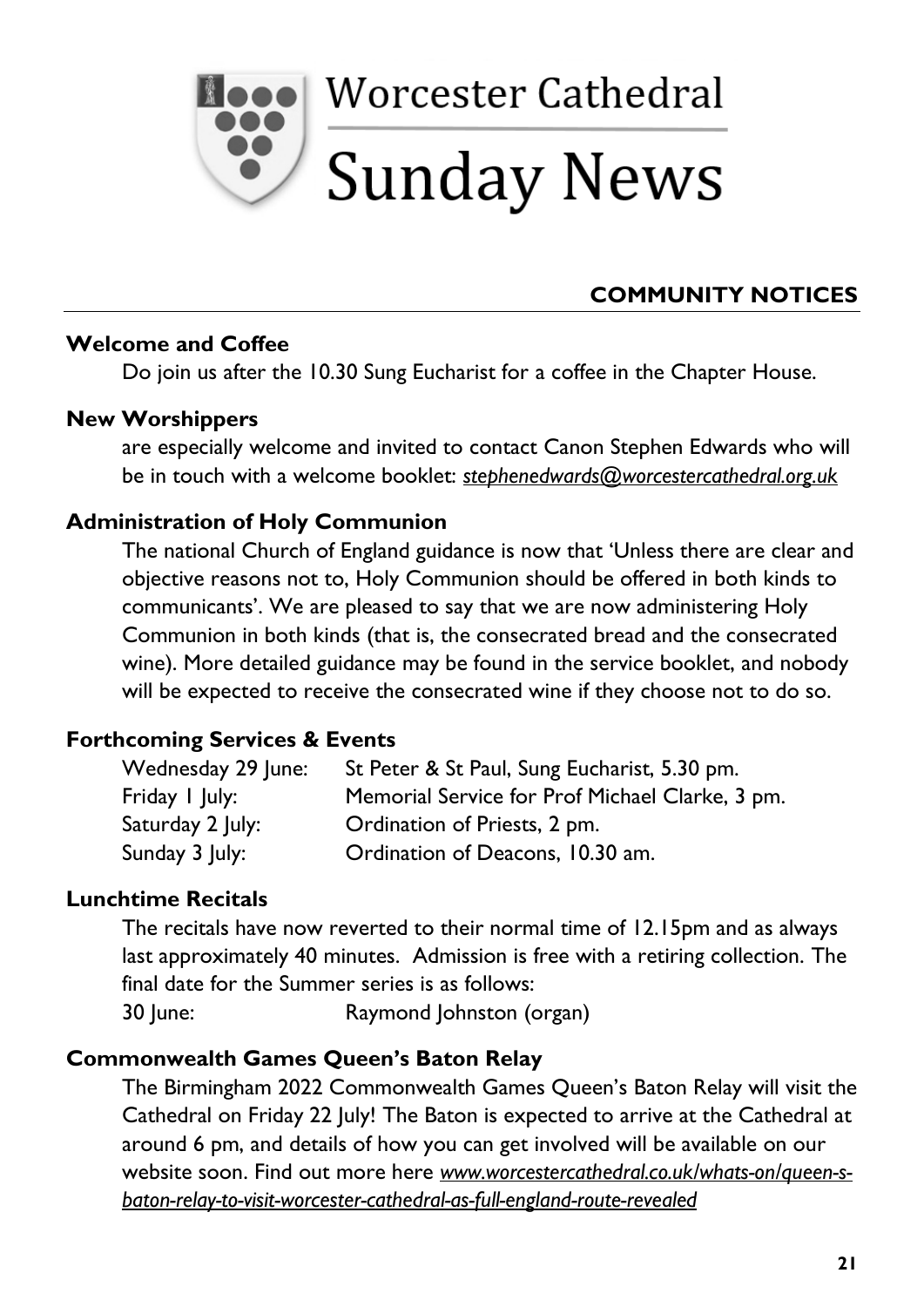## **Cathedral Servers**

We want to recruit more people to the team of cathedral servers! The servers assist at a wide range of services: the Sunday eucharist, festal services and other special services including civic and diocesan occasions. If you might be interested in finding out more about this important ministry, please contact the Precentor, Canon John Paul Hoskins *[johnpaulhoskins@worcestercathedral.org.uk](mailto:johnpaulhoskins@worcestercathedral.org.uk)*

## **Prayer and Intercessions**

Please pray for all the departed, among them Harold Goddard.

The clergy maintain an intercessions list which is placed on the altar at the daily eucharist. If you would like a name to be added to this list, please send an email to *[prayer@worcestercathedral.org.uk](mailto:prayer@worcestercathedral.org.uk)*

## **ENVIRONMENT & SOCIAL OUTREACH**

## **Living Gently on the Earth**

- 7 July, 7 pm: Greening your finances: put your money where your heart is
- 25 September, 12:30 pm: From garden to dish organic food (visit)
- 29 September, 2:30 pm: Conscientious consumerism how to buy ethically
- 22 October, 10 am: Eco Family Fair in the cloister

We have become deeply aware that the Climate Emergency is an important matter for all Christians, and indeed for all people, lying as it does at the heart of our mission to 'love your neighbour' by caring for one another and for the very Creation that sustains us.

Aware of how much we have yet to learn, we applied for and received National Lottery funding to run a series of workshops and events, around learning practical green living. These events are open to all people, of all faiths and none, and will mostly take place at the Cathedral.

The events are free, and you can get more details and book a place to attend on: *[worcestercathedral.co.uk/eco](https://www.worcestercathedral.co.uk/eco)*. Future events include: knowing your carbon footprint; reducing personal energy use and costs; green transportation; waste, re-use and recycling; ecology and family events.

## **Supporting Ukraine**

• The Clewer Initiative have produced guidelines for the Safeguarding of Refugees which can be viewed here *[https://theclewerinitiative.org/blog/modern-slavery-and](https://theclewerinitiative.org/blog/modern-slavery-and-refugees)[refugees](https://theclewerinitiative.org/blog/modern-slavery-and-refugees)*

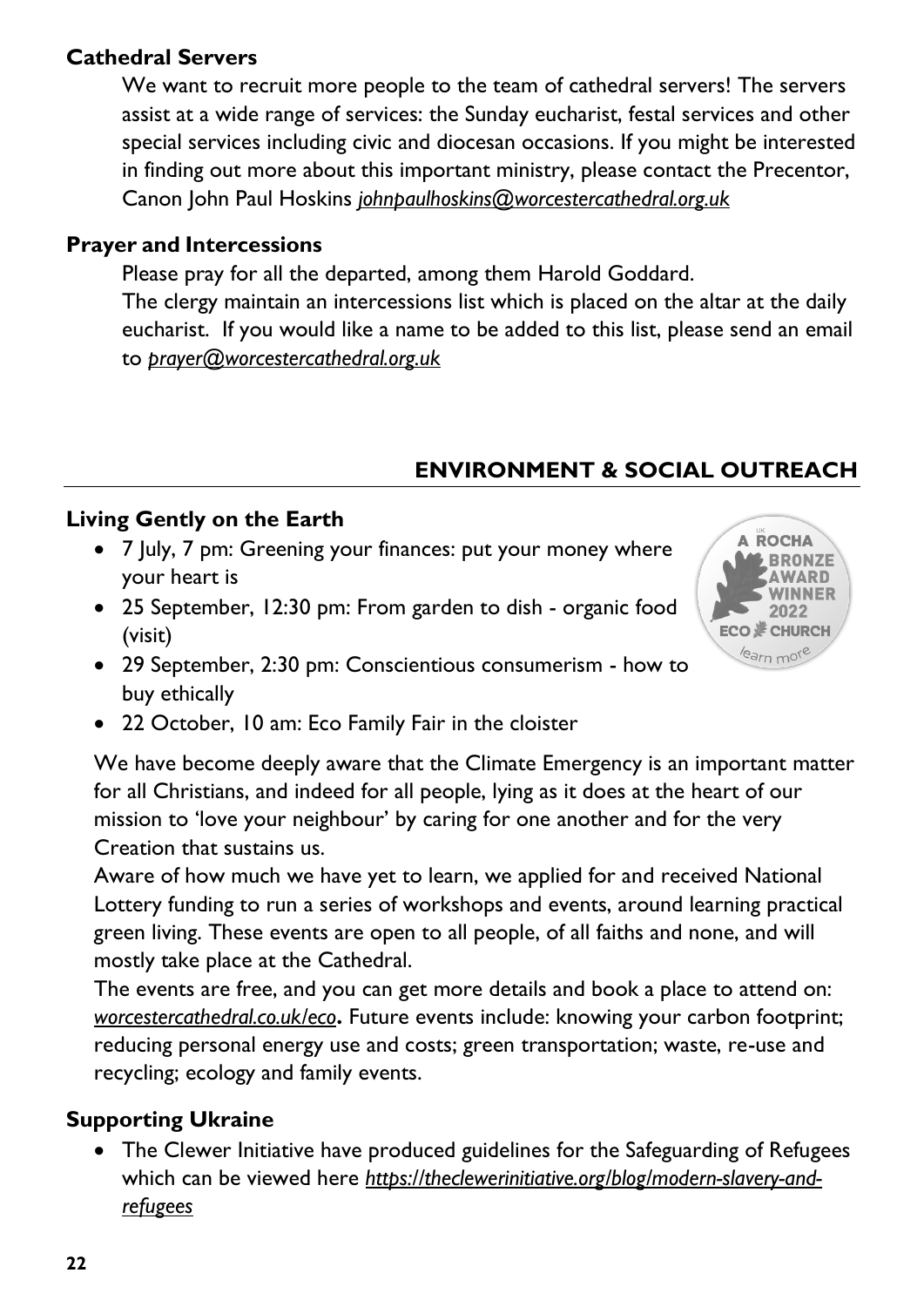• The primary place for registering your support (for example food, health, entertainment/connectivity, money matters, helping with directions, commitments, and advice etc) is through the County Council's website *[www.worcestershire.gov.uk/here2help](http://www.worcestershire.gov.uk/here2help)*

### **GENERAL NOTICES**

## **Cathedral Stewardship ('TRIO')**

Members of TRIO contributed over £108,000 to the cathedral during the year to March 2022 – an excellent result. The Chapter is delighted and wishes to thank all those worshippers who participate in the TRIO scheme and gave generously to it last year.

If you are a regular worshipper but not a member of TRIO, please ask a steward for an invitation letter, which provides information about the scheme and how to join it. Alternatively, please speak directly to Gerald Harris, chairman of TRIO, or Cathy Sloan, TRIO recorder, at the cathedral office on 732912.

#### **Safeguarding at Worcester Cathedral**

The Cathedral's Interim Safeguarding Lead is Abi Thomas, whose contact number is 07391 557802 or email: *[abithomas@worcestercathedral.org.uk](mailto:abithomas@worcestercathedral.org.uk)* The Cathedral website provides details of our Safeguarding policy and procedures as well as information about Safe Spaces, an independent service supporting survivors of church-related abuse. *[www.worcestercathedral.co.uk/safeguarding](http://www.worcestercathedral.co.uk/safeguarding)*

#### **Parking**

Those attending the Sung Eucharist on Sundays may obtain the bollard code for College Green (email *[parking@worcestercathedral.org.uk](mailto:parking@worcestercathedral.org.uk)* ) Please note that parking on College Yard is extremely limited and should be used only by those who require accessible spaces.

#### **Visiting Worcester Cathedral Safely**

It is important that the Cathedral remains a safe place for as many people as possible.

- The use of face-coverings is optional when attending services.
- When coming for communion, we encourage worshippers to keep appropriate distances from others and generally to be considerate to other people.
- Wearing of face coverings is now optional when visiting the Cathedral.
- Protective screens remain in place at the main entrance welcome reception and in the Cloister Cafe and Cathedral shop.
- Hand sanitiser is available for all visitors.